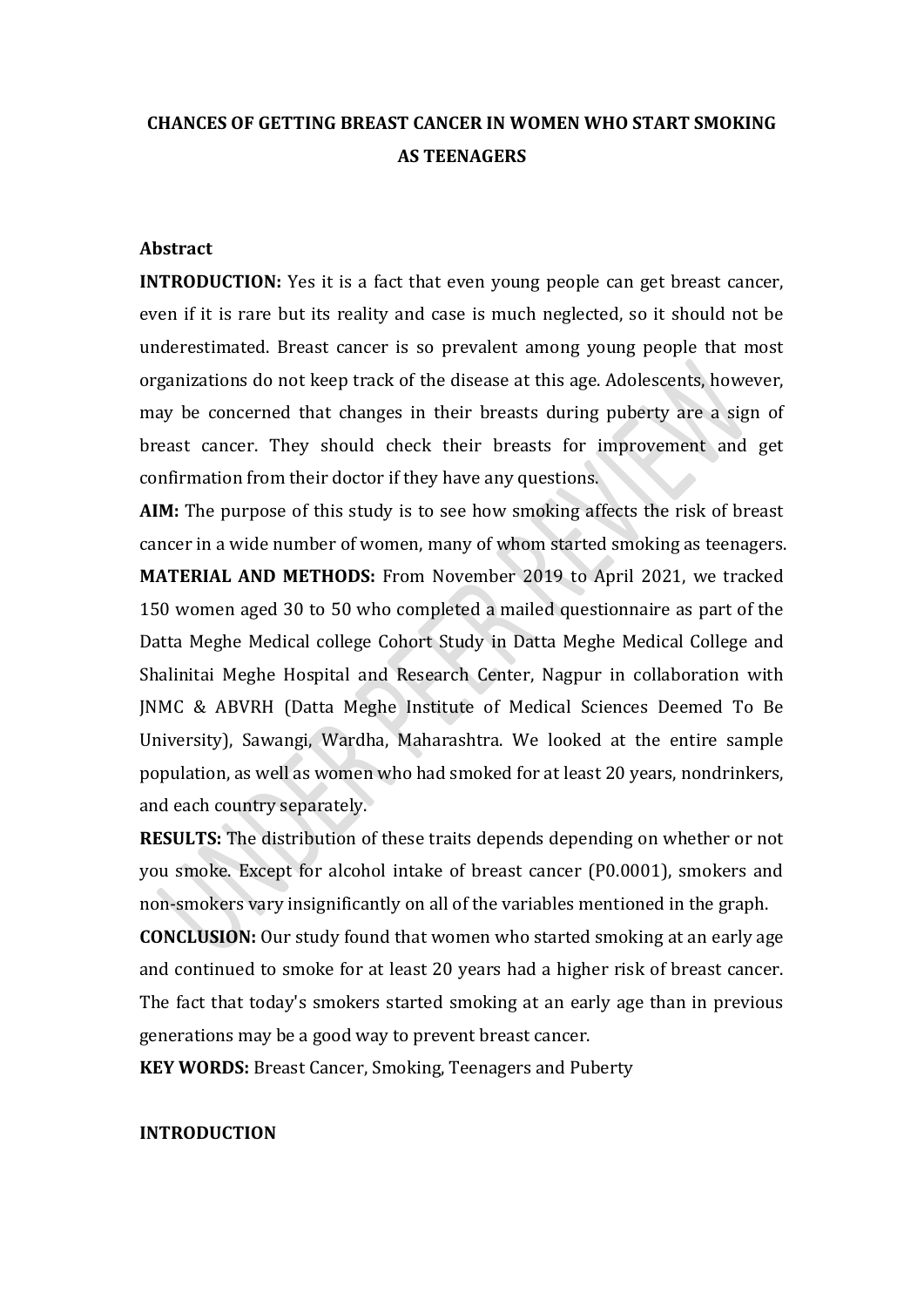For decades, the connection between smok been a mystery, and whether or not you risk of breast cancer rem-

**Give the space for starting of each paragraph. Use this for whole article.**

In  $1962$ , MacMahon et al.<sup>5</sup> proposed a beneficial effect, while the and Fireman proposed a negative effect on breast cancer risk four years later. Studies have tended to find positive, inverse, or null relations since then.<sup>6,7</sup>

According to a pooled study of 53 epidemiologic studies conducted in 2002, the positive correlation between smoking and breast cancer was mainly attributed to confounding by alcohol consumption, a recognized trigger of breast cancer.<sup>8,9</sup> However, a poor effect may have been diluted because this study used crude smoking scales, such as ever versus never smokers, which included passive smokers in the reference group. Even a small increase in the prevalence of breast cancer among women who smoke could account for a large amount of cancer cases in areas where smoking is widespread, according to public health experts.<sup>10</sup>

In 1982, Russo et al.<sup>11</sup> hypothesized that the mammary tissue is particularly susceptible to carcinogenic exposures in the years leading up to the first birth, when the mammary cells differentiate. As a result, we investigated the connection between cigarette smoking and the incidence of breast cancer in a large population-based study of women who were teens at a time when the prevalence of smoking among young Scandinavian women was skyrocketing.

# **Materials and Methods**

**Population STUDY**

**Use correct case for heading.**

From November 2019 to April 2021, we tracked 150 women aged 30 to 50 who completed a mailed questionnaire as part of the Datta Meghe Medical college Cohort Study in Datta Meghe Medical College and Shalinitai Meghe Hospital and Research Center, Nagpur in collaboration with JNMC & ABVRH (Datta Meghe Institute of Medical Sciences Deemed To Be University), Sawangi, Wardha, Maharashtra. We looked at the entire sample population, as well as women who had smoked for at least 20 years, nondrinkers.

A letter was sent to all of the women asking them to take part in the research. The letter included a lengthy questionnaire that they had to complete and return in a pre-stamped envelope, along with a written informed consent request The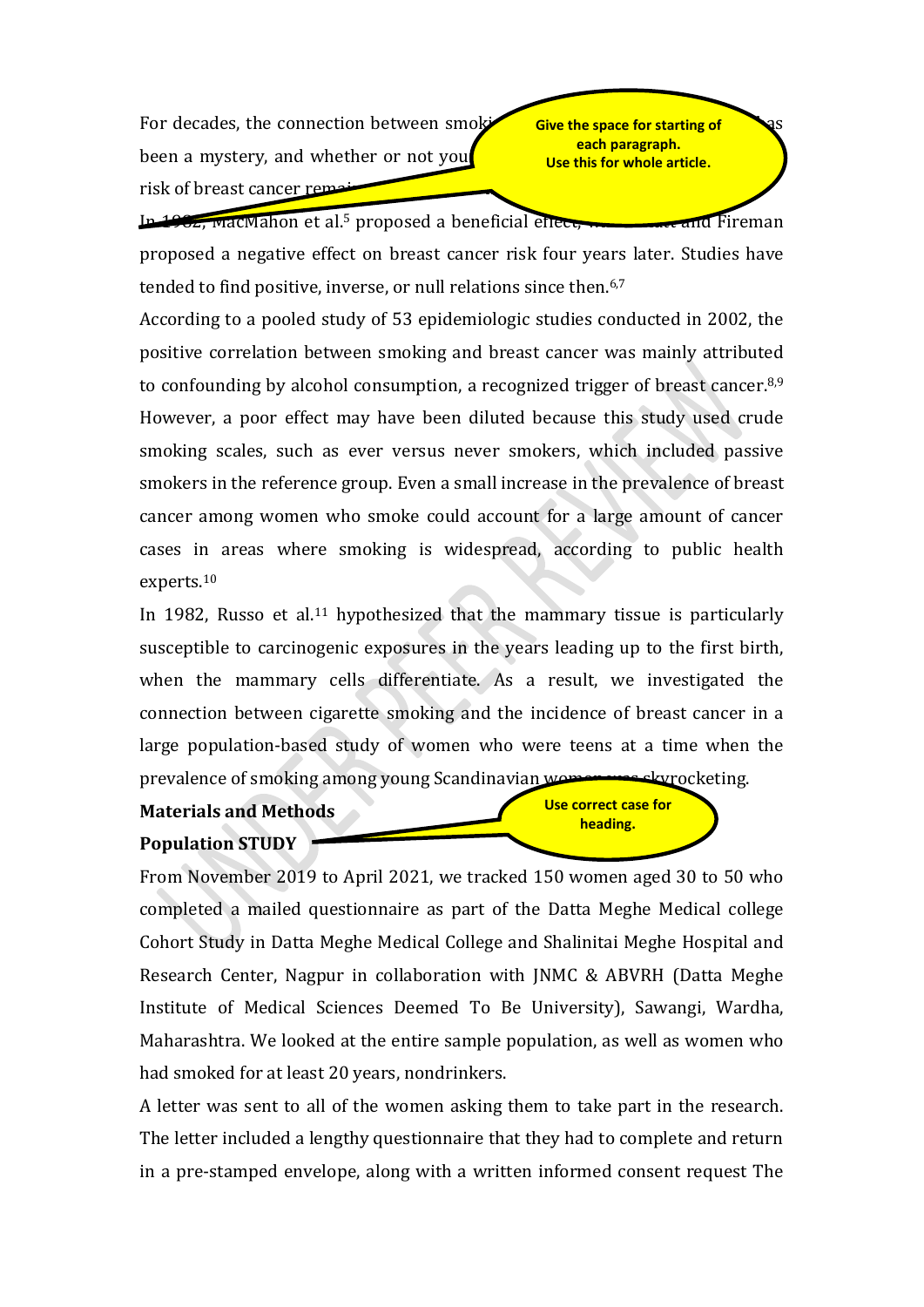typical set of questions included questions about smoking habits, alcohol use, contraceptive use, menstrual history, history of breast cancer in the mother and sister(s), height and current weight [allowing one to measure body mass index (BMI) as weight in kilograms divided by the square of height in meters], and other aspects of lifestyle habits.

# **Study Design:**

Total 150 patients were taken for the study and were distributed in two groups. Group I included 75 smoker Breast cancer patients while group II included 75 non-smoker breast cancer patients.

# **Analytical Statistics**

We looked at the entire survey population, as well as long-term smokers, nondrinkers, and each country individually. We also looked at the prevalence of breast cancer in long-term smokers by region, as well as two classes (high/low risk) of risk factors for breast cancer. Following that, as a test group, we looked at passive smoking. We also run experiments where we removed BMI and age at menopause from models one by one and all at once, as well as setting menopause at 54 years for never smokers and 52 years for current smokers, since smoking affects BMI and age at menopause. The PHREG protocol in the SAS mathematical kit was used to run the Cox relative hazards checks.<sup>12</sup> In the proportional risks model, we used multiplicative terms concerning smoking and possible effect causes to measure interaction, and we used Wald 2 figures to look at strata heterogeneity. 95 percent confidence intervals are used to generate RRs. The findings were considered statistically significant if the value of P was less than 0.05, and 95 percent confidence intervals were reported in the paper. The twosided nature of P values is undeniable.

#### **RESULTS**

| Table 1: Difference between active smokers and others who have never |  |  |  |  |
|----------------------------------------------------------------------|--|--|--|--|
| smoked                                                               |  |  |  |  |

| Characteristics    | <b>Smokers</b> | Non Smokers    | P-Value    |
|--------------------|----------------|----------------|------------|
| Age (Year)         | $40.5 \pm 5.0$ | $40.1 \pm 5.9$ | $P=0.6549$ |
| Age of diagnosis   | $48.6 \pm 5.2$ | $47.9 \pm 5.5$ | $P=0.4245$ |
| Family History (%) | 4.9            | 4.8            |            |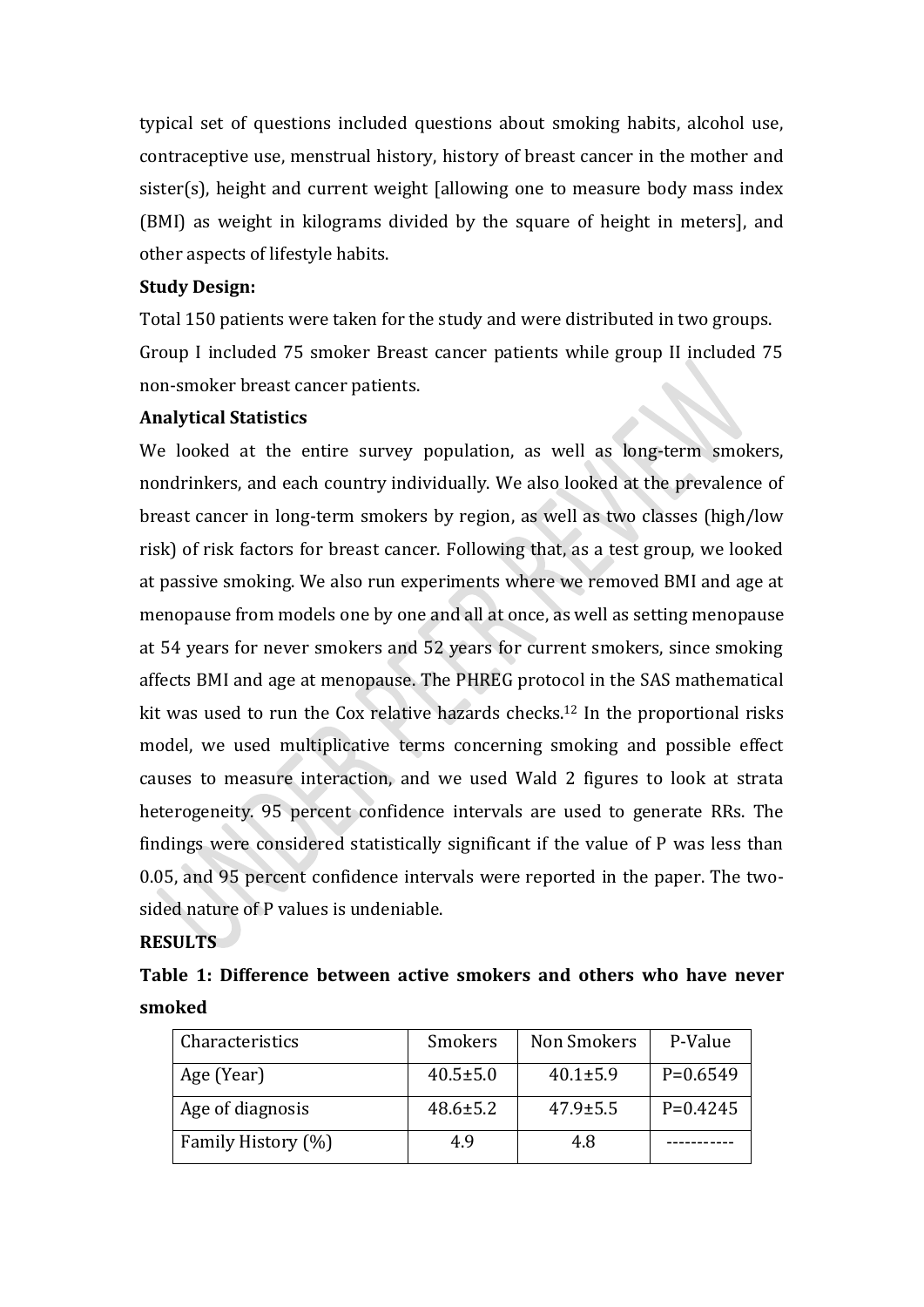| Age at first birth          | $22.9 \pm 4.2$ | $25.4 \pm 4.9$ | $P=0.0010$   |
|-----------------------------|----------------|----------------|--------------|
| No. of Children             | $2.0 \pm 1.1$  | $2.0 \pm 1.2$  | $P = 1.0000$ |
| Alcohol Consumption $(g/d)$ | $6.5 \pm 4.6$  | $3.6 \pm 2.9$  | P < 0.0001   |
| <b>BMI</b>                  | $23.1 \pm 3.5$ | $23.0 \pm 3.3$ | $P=0.8574$   |

The distribution of selected characteristics varies according to smoking status, as seen in Table 1. Except for alcohol intake of breast cancer (P<0.0001), smokers and non-smokers vary insignificantly on all of the variables mentioned in the graph.

BMI is calculated by dividing one's weight in kilograms by the square of one's height in meters.

**Discussion:** According to the report, women who have smoked for at least 20 years are at lower risk of developing breast cancer. The existence of a clear correlation of volume response between the various indicators of smoking use and the risk of breast cancer supports an understanding of the underlying cause of these findings. In addition, people who do not drink are as vulnerable as those who do. Our study found no evidence that breast cancer history, menstrual age, or any other known breast cancer factor alters the link between smoking and breast cancer. In contrast, women who have been smoking for 20 years or more, but started after their first birth, do not experience an increased breast cancer risk.

There are a few flaws in our research. We only have rudimentary and limited data on passive smoking. Furthermore, because the onset and duration of

smoking are highly associated, it is difficult to isolate the effects very young sample. Furthermore, we la habits, hormonal contraceptive use, hormone  $\overline{\text{repace}}$   $\overline{\text{replement}}$ , BMI, menopausal status, and alcohol use across time, as well **t**ime alcohol consumption. However, beyond the age of 30, which is the lost age of inclusion in our study, few Scandinavian women begin to smoke.  $\bigcup$  findings could have been skewed if existing smokers left during the follow- $\mathbf{R}$  eriod. We've already established that having the same age at menopause for smoothly and nonsmokers skews the results in favour of the null. Horn-Ross et al. 13 discovered that recent alcohol drinking was linked to a greater risk of breast cancer, with no clear trend for earlier in life consumption.<sup>14</sup> Our study's lack of **Reference no. should be in uniform way as per instructions.**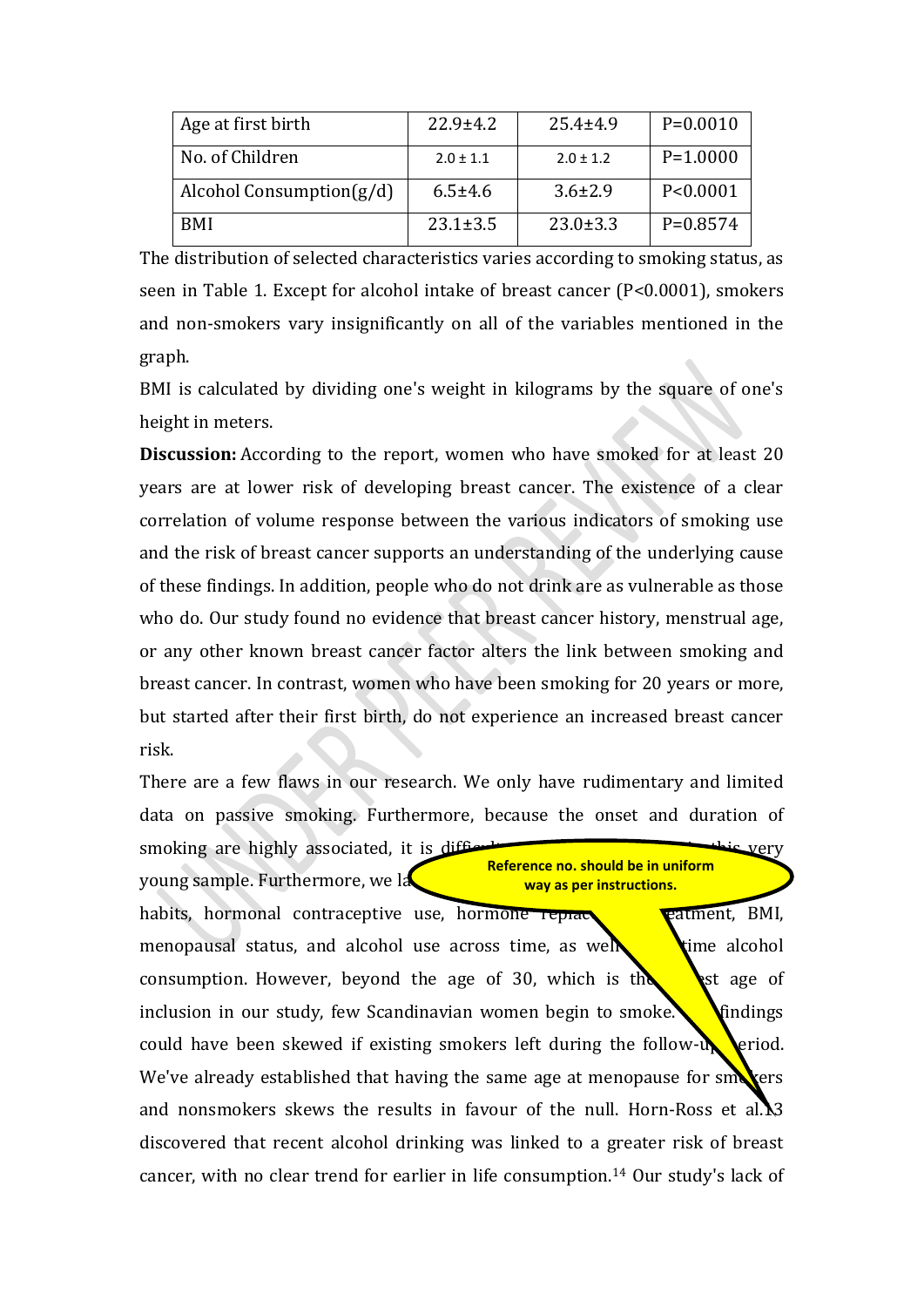lifelong alcohol intake could also be a cause for concern. Since the distribution of

identified breast cancer risk factors varies by smoking status school. unknown risk factors may do the same. there may be some residual c

**CONCLUSION: Our study discovered that when when we are we are when when**  $\mathbf{c}$ 

**Write conclusion in detail. And check once again the heading of this point as per instructions. The heading seems like repeated one.**

> **Reference style should be in uniform font style and uniform way.**

cancer. The reality that today's smokers start smoking at a younger age than past generations may have ramifications for targeted breast cancer prevention initiatives. Another justification for teen girls and adult women to stop and quit smoking should be given.

age and continue to smoke for at least 20 years have a higher chance of breast

# **REFERENCES**

- 1. Kuper H, Boffetta P, Adami HO. Tobacco use and cancer causation: association by tumour type. J Intern Med 2002;252:206–24.
- 2. Chaturvedi P. Does smoking increase the risk of breast cancer? Lancet Oncol 2003;4:657–8.
- 3. Jr, B. F. P. ., & Federico R. Tewes. (2021). What attorneys should understand about Medicare set-aside allocations: How Medicare Set-Aside Allocation Is Going to Be Used to Accelerate Settlement Claims in Catastrophic Personal Injury Cases. *Clinical Medicine and Medical Research*, *2*(1), 61-64. [https://doi.org/10.52845/CMMR /2021v1i1a1](https://doi.org/10.52845/CMMR%20/2021v1i1a1)
- 4. Beral V, Doll R, Peto R, Reeves G. Does smoking increase the risk of breast cancer? Lancet Oncol 2003;4:658.
- 5. Vineis P, Alavanja M, Buffler P, et al. Tobacco and cancer: recent epidemiological evidence. J Natl Cancer Inst 2004;96:99–106.
- 6. MacMahon B, Trichopoulos D, Cole P, Brown J. Cigarette smoking and urinary estrogens. N Engl J Med 1982;307:1062–5.
- 7. Daniel, V. ., & Daniel, K. (2020). Diabetic neuropathy: new perspectives on early diagnosis and treatments. *Journal of Current Diabetes Reports*, *1*(1), 12– 14. <https://doi.org/10.52845/JCDR/2020v1i1a3>
- 8. Hiatt RA, Fireman BH. Smoking, menopause, and breast cancer. J Natl Cancer Inst 1986;76:833–8.
- 9. Terry PD, Rohan TE. Cigarette smoking and the risk of breast cancer in women: a review of the literature. Cancer Epidemiol Biomarkers Prev 2002;11:953–71.